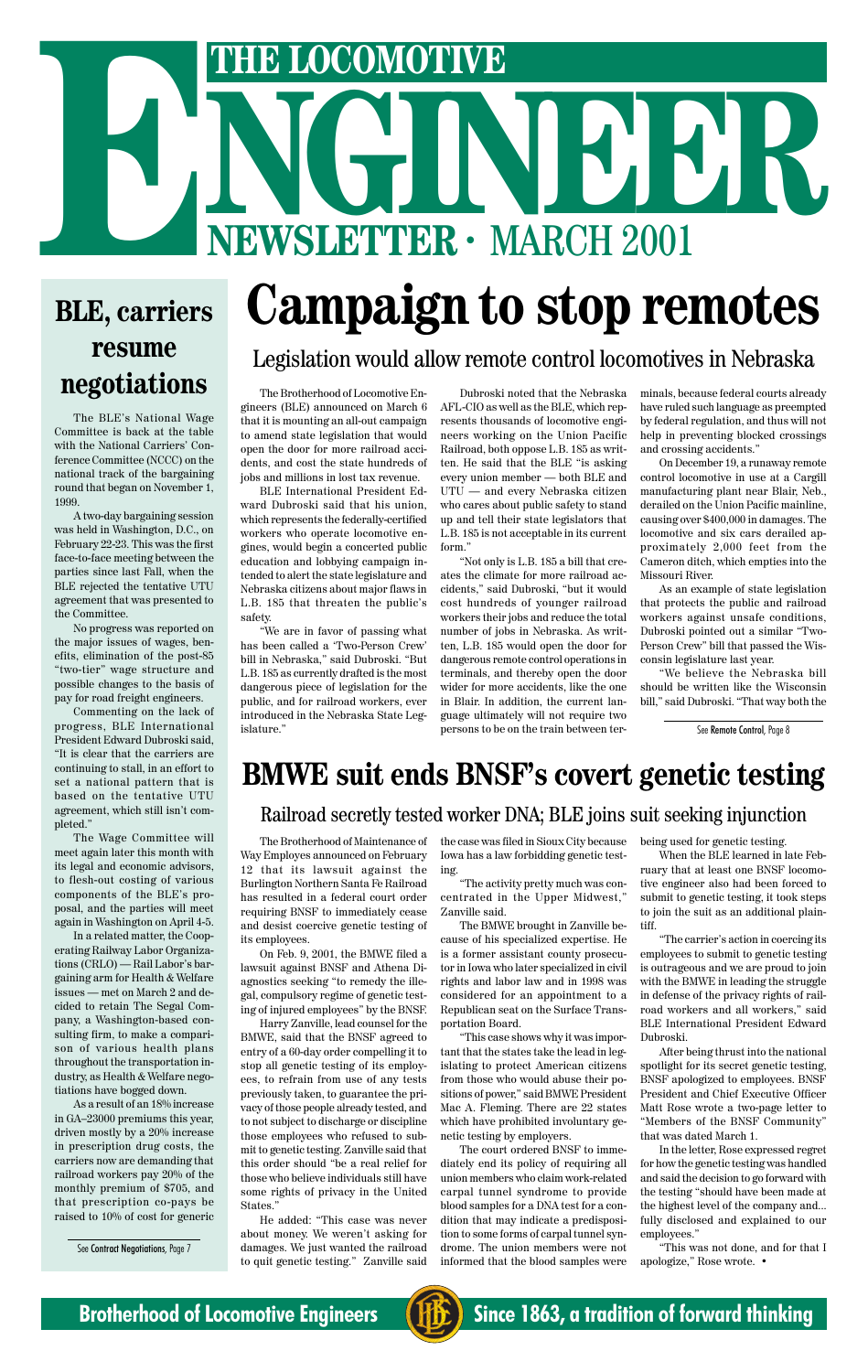# **LEGISLATIVE UPDATE**

Do you have a question about federal laws, Federal Railroad Administration rules that impact your job, or about pending legislation governing our industry? Send it to:

#### **D.C. Feedback, Brotherhood of Locomotive Engineers 10 G. Street N.E., Suite 480 Washington, DC 20002**

Or you can fax your questions to (202) 347-5237; or via e-mail to: bledc@aol.com.

If the BLE's National Legislative Office does not have the answer on hand (such as a federal interpretation), they'll get back to you as soon as possible. Select questions and answers will be published regularly in the pages of the *Locomotive Engineer Newsletter*.

This month's installment deals with the requirements for pulling a locomotive out of service.

DC Feedback:

You have asked for the conditions that require a locomotive be "taken out of service." You also inform us that you have been told by carrier officers that it is legal to put a defective locomotive in a trailing position and continue your trip with a defect.

**The answer to your question is not a simple one. First, according to the provisions of 49 CFR §229.7 — Prohibited acts.**

"(1) A qualified person shall determine

**"(a) The Locomotive Inspection Act (45 U.S.C. 22-34) makes it unlawful for any carrier to use or permit to be used on its line any locomotive unless the entire locomotive and its appurtenances —**

be notified in writing and inform all other crew members in the cab of the presence of the non-complying locomotive and the maximum speed and other restrictions determined under para $graph (a)(1)(ii)$  of this section.

"(1) Are in proper condition and safe to operate in the service to which they are put, without unnecessary peril to life or limb; and

"(2) Have been inspected and tested as required by this part."

Other provisions of Part 229 spell out in detail the performance requirements or design standards necessary for compliance. The specific locomotive parts or systems that must be in compliance are usually the items that are inspected during regular locomotive inspections. There are times when exceptions are made and then specific requirements are triggered for handling; for instance, when a locomotive

encounters a defect en route.

According to 49 CFR §229.9— Movement of non-complying locomotives, the rule reads as follows:

"(a) Except as provided in paragraphs (b), (c) and 229.125(h)" (historic equipment and regulations for headlights and auxiliary lights),"… a locomotive with **one or more conditions not in compliance with this part may be moved only as a lite locomotive or a dead locomotive** after the carrier has complied with the following:

"(i) That it is safe to move the locomotive; and

"(ii) The maximum speed and other restrictions necessary for safely conducting the movement;

"(2) (i) The engineer in charge of the movement of the locomotive shall

"(ii) A copy of the tag described in paragraph (a)(3) of this section may be used to provide the notification required by paragraph  $(a)(2)(i)$  of this section.

"(3) A tag bearing the words 'noncomplying locomotive' and containing the following information, shall be securely attached to the control stand on each MU or control cab locomotive and to the isolation switch or near the engine start switch on every other type of locomotive —

"(i) The locomotive number;

"(ii) The name of the inspecting carrier;

"(iii) The inspection location and date;

> "(iv) The nature of each defect; "(v) Movement restrictions, if

any;

"(vi) The destination; and

"(vii) The signature of the person making the determinations required by this paragraph.

"(b) **A locomotive that develops a non-complying condition enroute may continue to utilize its propelling motors, if the requirements of paragraph (a) are otherwise fully met, until the earlier of-**

"(1) The next calendar day inspection, or

"(2) The nearest forward point where the repairs necessary to bring it into compliance can be made.

"(c) A non-complying locomotive may be moved lite or dead within a yard, at speeds not in excess of 10 miles per hour, without meeting the requirements of paragraph (a) of this section if the movement is solely for the purpose of repair. The carrier is responsible to insure that the movement may be safely made.

"(d) A dead locomotive may not continue in use following a calendar day inspection as a controlling locomotive or at the head of a train or locomotive consist.

"(e) A locomotive does not cease to be a locomotive because its propelling motor or motors are inoperative or because its control jumper cables are not connected.

"(f) Nothing in this section authorizes the movement of a locomotive subject to a Special Notice for Repair unless the movement is made in accordance with the restrictions contained in the Special Notice."

In 1998, FRA issued a Technical Bulletin, MPE-98-50, on the subject of the movement of defective locomotives. The bulletin offered guidelines for enforcement of Section 229.9(b)entitled, 'Continued use of locomotive developing en route non-complying condition.'

#### The technical bulletin stated:

"If the non-complying condition can be brought into compliance by shifting the position of the locomotive in the consist, the non-complying condition should be rectified by doing so at the

next forward location. This could be a siding, a wye, or any location where it is physically possible to reposition the locomotive. Railroad employees performing this task may do so if it does not endanger the safety of employees, locomotives or train. This location should not be construed or designated as a repair point."

It also states:

"Section 229.9(a)(1) requires that, 'A qualified person shall determine — (i) That it is safe to move the locomotive; and (ii) The maximum speed and other restrictions necessary for safely conducting the movement.' Difficulty in the interpretation and enforcement of Section 229.9 arises as this section does not provide guidance with respect to the criteria used to 'qualify' a person to make the determination required above. The decisions to continue use of a non-complying locomotive in some cases are being made by persons not qualified to make these decisions. A person qualified to perform a daily inspection may not necessarily possess the qualifications to make the determination that it is safe to move a defective locomotive.

"The qualified person must have demonstrated to the railroad, at a minimum, the knowledge and ability to inspect locomotives and provide recommendations regarding the criteria listed in Section 229.9(a). This does not imply that the qualified person must possess intimate knowledge of and experience with all of the components and functions of a locomotive. Additionally, there are varying levels of qualified persons. As an example, a journeyman electrician may not have the necessary knowledge to make safety recommendations concerning locomotive running gear, however, that person should be qualified to address problems associated with the electric control apparatus.

"Section 240.123 requires that each railroad provide for initial and continuing education of certified locomotive engineers to ensure that each engineer maintains the knowledge, skills, and ability with respect to (among other areas) the mechanical condition of equipment. As such, the locomotive engineer is considered qualified to provide safety recommendations concerning certain en route non-complying conditions. Normally, these conditions are limited to those which are evaluated during the calendar day inspection required by Section 229.21 such as headlights, speed indicators, cab seats, air brakes, wiper, and alerter malfunctions. The locomotive engineer would also be expected to identify certain obvious mechanical problems such as major wheel defects and some running gear problems. However, the engineer would not be expected to properly assess the safety implications of continued movement of the locomotive for most mechanical defects. In these cases, recommendations regarding the continued safe movement of a non-complying locomotive in accordance with  $229.9(a)(1)$  need to be made by a person that is more qualified such as a mechanical department employee. These recommendations may be based

on telephone or radio conversations between the engineer and the more qualified individual. If the non-complying condition cannot be resolved solely via voice communication, a qualified individual must conduct a physical onsite inspection to identify all appropriate restrictions for continued safe movement of the locomotive.

"While it is the transportation/operating department that controls the daily operation of the railroad, operating personnel may not possess the qualifications and technical expertise to make safety recommendations regarding non-complying locomotives. When investigating an issue involving enforcement of 229.9, MP&E inspectors must carefully examine the qualifications of the individual who made the safety recommendations to determine if the railroad acted in compliance with the regulations."

The Technical Bulletin continues with:

"A locomotive which develops a non-complying condition en route must be tagged before continued use is permitted in accordance with 229.9(a) (3).

"Certain non-complying conditions require a locomotive to be removed from the lead position at the first available location, but would not require it to be removed from service. Examples of such conditions include, but are not limited to: speed indicators, headlights, cab windows and audible warning devices. When conditions such as these exist, the railroad must, in order to be in compliance, remove the locomotive from the lead position. Inspectors must exercise sound judgement. For example, a defective cab heater during warm weather would not necessitate removal of the locomotive from the lead or controlling position. In the interest of safety, when a locomotive is repositioned from the lead position to correct a non-complying condition, the "noncomplying locomotive tag" should remain attached to the locomotive until repairs are made."

The Technical Bulletin also addresses guidelines for the movement of a locomotive beyond a repair location. It states:

"Part 229.9 is silent on the repair location question. It depends on the power penalty built into the regulation to convince the railroad to maintain the locomotive fleet. Movement of a lite or dead locomotive not only limits the power available but adds tonnage to the train.

"Where an MP&E inspector has knowledge that a railroad permits locomotives which develop en route noncomplying conditions to continue in service past mechanical facilities, he or she should investigate to determine that the requirements of Section 229.9 (a) are being complied with. If the inspector is made aware that a non-complying locomotive was moved beyond a forward repair location, that has previously demonstrated the ability to effect repairs of the non-complying condition, he or she must ensure that subject locomotive would no longer be used as a propelling or lead locomotive.

# **DC Feedback: Taking a locomotive out of service**

See DC Feedback, Page 3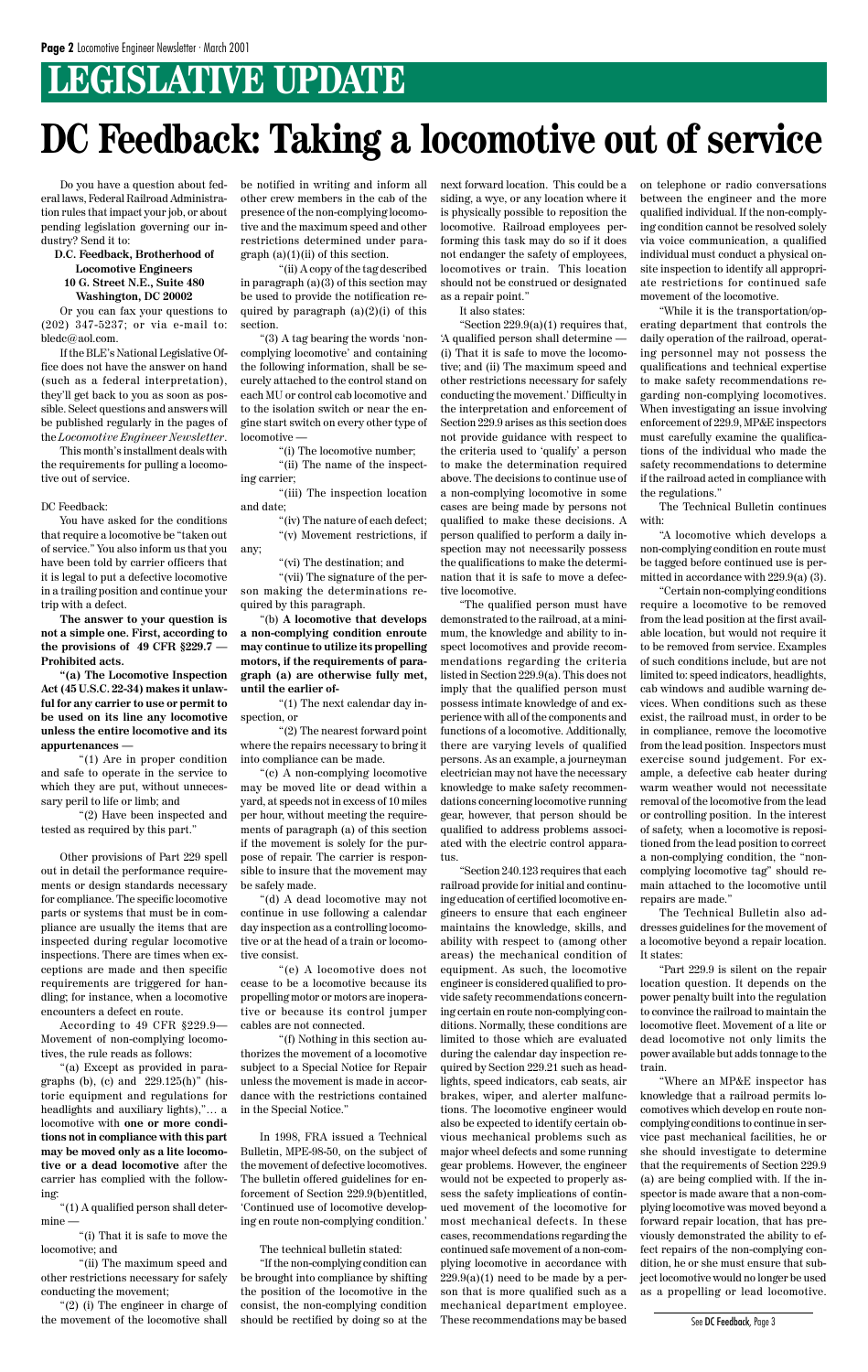# **BLE NEWS**

There is no implication in 229.9(b) that each repair location must be capable of repairing all en route noncomplying conditions which could occur.

"Guidelines for movement of a locomotive from one repair location to another repair location:

"Part 229.9 allows a railroad to move a non-complying locomotive as a lite or dead locomotive to a more distant repair point of its choice provided it meets all other requirements of Section 229.9 and such action does not endanger the safety of employees, locomotives or train.

"Guidelines for movement of a locomotive with power brake and or safety appliance defects:

"Nothing in this section authorizes the movement of a locomotive with power brake or safety appliance defects. Such locomotives can only be moved under provisions of §20303 (Recodified §13 of the Safety Appliance Acts)."

Obviously there is not a simple answer to your question. In all cases when defects are encountered en route or at locations where they can be repaired they should be reported using the procedure outlined by the railroad.

**For the benefit of other crew members and locomotive engineers who may operate the equipment after you have been relieved, you should report the defects to them and leave a written report in the cab of the lead locomotive. •**

In yet another split decision, the National Mediation Board denied the relief sought by the Brotherhood of Locomotive Engineers in its motion for reconsideration of the Terminal Railroad Association of St. Louis (TRRA) case.

Historically, the NMB has refused to create a new craft or class unless the data show significant crossutilization of employees. The current NMB majority, however, continued its use of flawed logic by once again ruling that cross-utilization is not a significant factor in craft consolidation.

"If locomotive engineers do not work as trainmen, and if trainmen do not work as locomotive engineers, then how can one logically conclude that they should be combined into a single craft of workers?" asked BLE International President Edward Dubroski. "The answer is simple. The NMB has changed its interpretation of the set of criteria for ruling on such cases. As incredible as it seems, the NMB apparently no longer considers cross-utilization as a major factor in determining craft consolidation."

In denying the BLE relief, the NMB majority ignored BLE statistical evidence that locomotive engineers worked overwhelmingly within their craft on the TRRA, and that trainmen almost never worked as locomotive engineers. In other words, cross-utilization of workers practically did not exist on the TRRA property, yet the NMB majority ruled to combine operating crafts regardless of the facts.

In the representation election that followed, a majority of workers selected the UTU to become the collective bargaining representative for the newly combined class of workers. UTU members outnumbered BLE members on the property prior to the consolidation and, for the most part, the vote went along union membership lines.

Section 5.1 of the NMB Representation Manual outlines a set of guidelines for determining craft or class issues.

In the TRRA ruling, the NMB majority chose to emphasize the ambiguous portions of the criteria, such as "community of interest," "general nature of (employees') work," and open-ended statements such as "the intent of the Railway Labor Act," while ignoring guidelines for hard evidence, such as can be provided by cross-utilization statistics. The NMB majority also conveniently overlooked the fact that locomotive engineers are required by the Federal Railroad Administration to be certified in order to perform their jobs, while conductors and trainmen are not.

"In the Union Pacific case, we used concrete evidence to prove that locomotive engineers and conductors represent two distinct crafts of operating employees," Dubroski said. "Cross-utilization of employees is the legitimate measuring stick by which

one can clearly determine if one rail worker performs the same job as another rail workers. Impartial Panel Members Bloch, Kasher and Zack, who ruled unanimously in favor of the BLE in the Union Pacific case in February of 2000, found this criteria to be governing, but for some reason, NMB Members Duggan and Jacobsen do not. With the TRRA ruling, these two NMB members have changed the rules to make it easier for operating crafts to be combined. This a dark day for railroad workers."

Ernest W. DuBester was the lone NMB member to support the BLE's position in the case.

Prior to his recent retirement, UTU President Charles Little threatened to use the "single craft" weapon to attack the BLE once DuBester is replaced, on short line railroads and possibly on major Class 1 lines. It remains to be seen whether or not new UTU President Byron Boyd will continue the scorched earth policies of the Little administration.

"Charlie Little will long be remembered for his efforts to destroy historical rail operating crafts," President Dubroski said. "The challenge to President Boyd is whether or not he wants to erase this stigma and return peace to the house of labor."

A copy of the NMB's denial of BLE relief sought by its motion for reconsideration is available for viewing and printing as a PDF file: http://www.ble.org/pr/ pdf/nmb\_r6799.pdf. •

# **NMB majority refuses to budge on TRRA**

The Brotherhood of Locomotive Engineers, in conjunction with the AFL-CIO, scored a legislative victory by successfully lobbying to defeat an anti-union paycheck protection measure in the North Dakota House of Representatives.

In addition, the BLE convinced members of the North Dakota Senate to pass to two key measures critical to the safety of rail workers.

House Bill 1337, the paycheck deception measure, was an attempt to silence working families. Similar legislation has been introduced in several other states, but has always been defeated.

In general, paycheck protection measures would require labor organizations to obtain written approval from each individual member before using dues money for political purposes. Paycheck protection would handcuff labor unions and cost them millions of dollars per year in paper work and red tape. These restrictions on labor unions would give unfair political advantages to corporations.

North Dakota's HB 1337 was defeated by a 58-40 majority. "BLE legislative representatives

did a good job contacting union members, who did a great job contacting their legislators asking them to vote no," said Mike Muscha, Chairman of the North Dakota State Legislative Board. "It really did make a difference."

In addition to successfully lobbying for defeat of HR 1337, members of the BLE North Dakota State Legislative Board were busy securing passage of two other pieces of legislation.

The first, Senate Bill 2359, provides mandatory counseling and up to three days of leave for railroad crews following on-the-job critical incidents. Brother Muscha reports the measure narrowly passed the Senate 25-24, with "some Republican help." However, he warned it will be a challenge to move it through the House.

The second, Senate Bill 2309, requires that railroad crew transportation providers carry a minimum of \$1 million of underinsured/uninsured motorist coverage. The BLE originally lobbied for \$4 million in coverage, but made a concession to secure passage of the bill, which was unanimously approved 49-0.

Continued from Page 2

### **BLE helps stop North Dakota paycheck protection measure**

## **Transportation unions endorse Railroad Retirement legislation**

During the AFL-CIO Executive Council meetings in February, the Transportation Trades Department, AFL-CIO, endorsed comprehensive Railroad Retirement reform legislation pending in the 107th Congress and urged enactment of the mea-

sure this year. "Rail workers have a long history of dedication

and sacrifice to their country," said TTD President Sonny Hall. "For the more than one million active and

retired rail workers who have dedicated their lives to operating, maintaining and building a safe and efficient freight and passenger rail system in this country, a secure retirement system should be something they can count on."

Previously unsuccessful negotiations with the major railroad companies and the work last year of just a few Republican Senators have denied rail workers and their families the retirement plan they deserve.

Despite a 391-25 House vote and the public support of 83 Senators, three

> GOP Senators were able to derail legislation last year that would have expanded widow and widower benefits, lowered the retirement age for longtime employees, expanded retiree health benefits, and made the necessary steps to

strengthen the future solvency of the retirement plan.

Hall urged Congress to "embrace the nation's rail retirees and their families and to reject the obstructionist parliamentary tactics that doomed this legislation late last year when more than 88 percent of the 106th Congress was on record supporting it." •



#### List of delegates published next month

In accordance with the BLE Constitution & Bylaws, a list of delegates to the Seventh Quinquennial Convention of the International Division of the Brotherhood of Locomotive Engineers will be published in the April 2001 issue of the *Locomotive Engineer Newsletter*.

In addition, members can get inside information about convention proceedings by reading the upcoming Spring 2001 *Locomotive Engineers Journal*. The magazine will contain a "convention insider" section, which provides behind-the-scenes details on the convention process. •

#### DC Feedback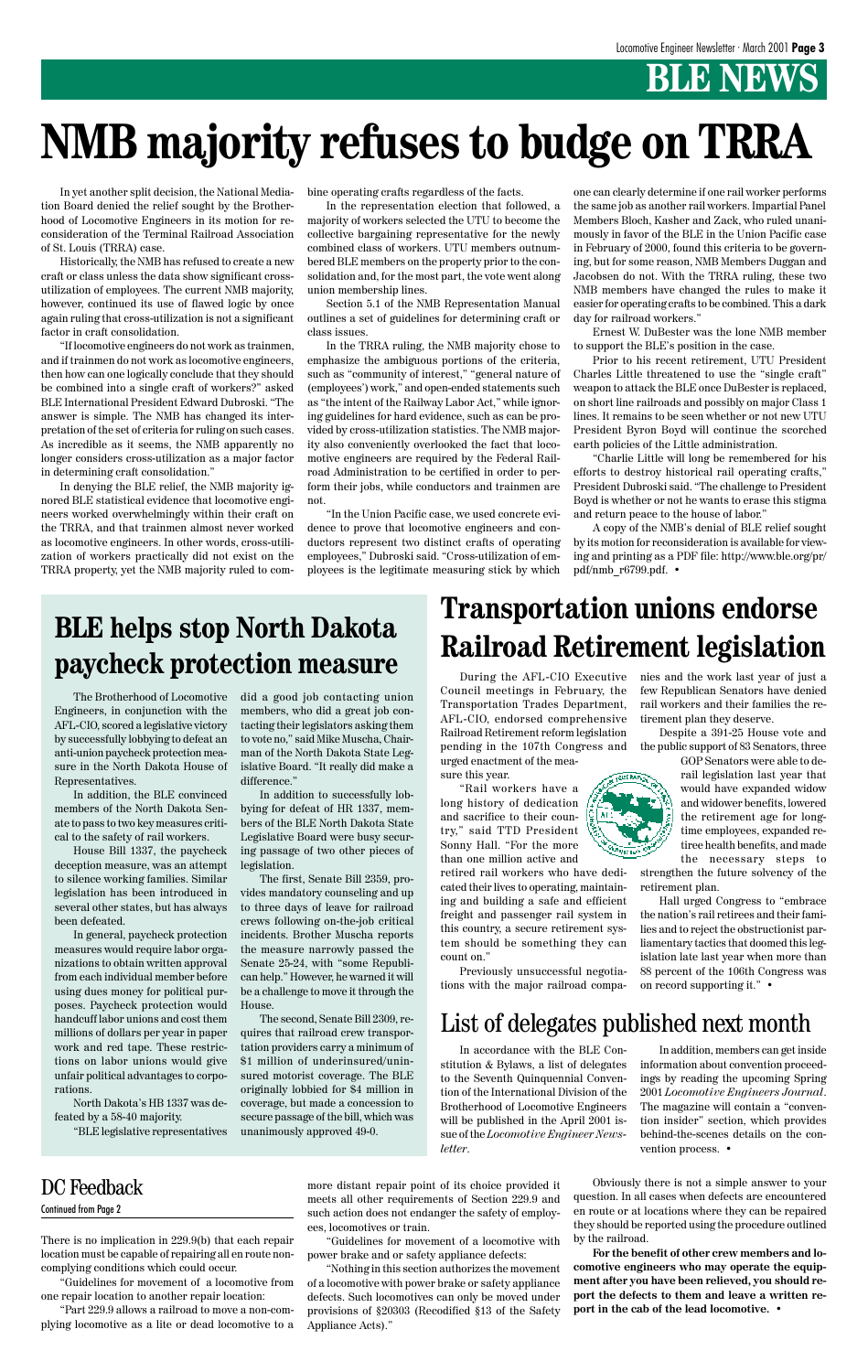# **BLE SENIOR REPORT**

Employers and employees covered by the Railroad Retirement Act pay higher retirement taxes than those covered by the Social Security Act, so that railroad retirement benefits remain substantially higher than social security benefits.

The following questions and answers show the differences in railroad retirement and social security benefits payable at the close of the fiscal year ending September 30, 2000, as well as the differences in age requirements and payroll taxes under the two systems. Railroad retirement benefit amounts reflect cases reduced for any dual benefit entitlement.

**1. How do the average monthly railroad retirement and social security benefits paid to retired employees and spouses compare?**

The average age annuity being paid by the Railroad Retirement Board at the end of fiscal year 2000 to career rail employees was \$1,760 a month, and for all retired rail employees the average was \$1,350. The average age retirement benefit being paid under social security was about \$815 a month. Spouse benefits averaged \$530 a month under railroad retirement compared to \$400 under social security.

The Railroad Retirement Act also provides supplemental railroad retirement annuities of between \$23 and \$43 a month, which are payable to employees who retire directly from the industry with 25 or more years of service.

#### **2. Are the benefits awarded to recent retirees generally greater than the benefits payable to those who retired years ago?**

Yes, because recent awards are based on higher average earnings. For career railroad employees retiring at the end of fiscal year 2000, regular annuity awards averaged about \$2,305 a month while monthly benefits awarded to workers retiring at age 65 under social security averaged about \$1,060.

If spouse benefits are added, the combined benefits for the employee and spouse would approximate \$3,245 under railroad retirement coverage, com-

pared to about \$1,590 under social security.

Adding a supplemental annuity to the railroad family's benefit increases average total benefits for current career rail retirees to about \$3,280 a month.

#### **3. How much are the disability benefits currently awarded?**

Disabled railroad workers retiring directly from the railroad industry at the end of fiscal year 2000 were awarded about \$1,980 a month on the average while awards for disabled workers under social security averaged about \$815.

While both the Railroad Retirement and Social Security Acts provide benefits to workers who are totally disabled for any regular work, the Railroad Retirement Act also provides disability benefits specifically for career employees who are disabled for work in their regular railroad occupation. Career employees may be eligible for such an occupational disability annuity at age 60 with 10 years of service, or at any age with 20

years of service.

**4. What are the maximum amounts payable to recent retirees?**

In 2001, the maximum total monthly benefit initially payable to an employee and spouse under the

Railroad Retirement Act is \$4,550. Under the Social Security Act the maximum monthly amount payable to an employee retiring in 2001 at age 65, and his or her spouse, is \$2,304.

However, such maximum benefits are payable to relatively few families, as very few employees consistently earn the maximum amount creditable each year throughout their careers.

#### **5. Can railroaders retire at earlier ages than workers under social security?**

Under current law, railroad employees with 30 or more years of service are eligible for regular annuities based on age and service at age 60. Certain early retirement reductions are applied to such annuities awarded before age 62, but only to the portion of the annuity approximating a social security benefit, and no age reductions are applied to the annuities of 30-year employees retiring at age 62. Under social security, a worker cannot begin receiving retirement benefits based on age until age 62, regardless of how long he or she worked, and social security retirement benefits are reduced for retirement prior to full retirement age.

Rail employees with 10 to 29 years of creditable service are eligible for regular annuities based on age and service the first full month they are age 62. Early retirement annuity reductions are applied to annuities awarded before full retirement age—the age at which an employee can receive full benefits with no reduction for early retirement. This ranges from age 65 for those born before 1938 to age 67 for those born in 1960 or later, the same as under social security. Reduced benefits will still be payable at age 62 but the maximum reduction for employees will be 30 percent, rather than 20 percent, by the year 2022. However, the railroad retirement annuity reduction will be less if the employee had any rail service before September 1983. Also, these changes will not affect rail employees who retire at age 62 with 30 years' service.

**6. Does social security offer any benefits that are not available under railroad retirement?**

Social security does pay certain types of benefits that are not available under railroad retirement. For example, social security provides

children's benefits when an employee is disabled, retired or deceased. Under current law, the Railroad Retirement Act only provides children's benefits if the employee is deceased.

The Railroad Retirement Act does include a special minimum guaranty provi-

sion which ensures that railroad families will not receive less in monthly benefits than they would have if railroad earnings were covered by social security rather than railroad retirement laws.

This guaranty is intended to cover situations in which one or more members of a family would otherwise be eligible for a type of social security benefit that is not provided under the Railroad Retirement Act. Therefore, if a retired rail employee has children who would otherwise be eligible for a benefit under social security, the employee's annuity can be increased to reflect what social security would pay the family.

#### **7. How much are monthly benefits for survivors under railroad retirement and social security?**

Survivor benefits are generally higher if payable by the Board rather than social security. At the end of fiscal year 2000, the average annuity being paid to all aged and disabled widow(er)s averaged \$820 a month, compared to \$770 under social security.

Benefits awarded by the Board at the end of fiscal year 2000 to aged and disabled widow(er)s of railroaders averaged about \$1,020 a month, compared to about \$675 under social security.

The annuities being paid at the end of fiscal year 2000 to widowed mothers/ fathers averaged \$1,030 a month and children's annuities averaged \$680, compared to \$570 and \$530 a month for widowed mothers/fathers and children, respectively, under social security. Those awarded at the end of fiscal year 2000 were \$1,085 a month for widowed mothers/fathers and \$915 a month for children under railroad retirement, compared to \$585 and \$545 for widowed mothers/fathers and children, respectively, under social security.

**8. How do railroad retirement and social security lump-sum death benefit provisions differ?**

Both the railroad retirement and social security systems provide a lumpsum death benefit. The railroad retirement lump-sum benefit is generally payable only if survivor annuities are not immediately due upon an employee's death. The social security lump-sum benefit may be payable regardless of whether monthly benefits are also due. Both railroad retirement and social security provide a lump-sum benefit of \$255. However, if a railroad employee completed 10 years of service before 1975, the average railroad retirement lump-sum benefit payable is about \$940.

The social security lump sum is generally only payable to the widow or widower living with the employee at the time of death. Under railroad retirement, if the employee had 10 years of service before 1975, and was not survived by a living-with widow or widower, the lump sum may be paid to the funeral home or the payer of the funeral expenses. The railroad retirement system also provides, under certain conditions, a residual lump-sum death benefit which insures that a railroad family receives at least as much in benefits as the employee paid in railroad retirement taxes before 1975. This benefit is, in effect, a refund of an employee's pre-1975 railroad retirement taxes, after subtraction of any benefits previously paid on the basis of the employee's service. However, an employee's benefits generally exceed taxes within two years; consequently, this death benefit is seldom payable.

#### **9. How do railroad retirement and social security taxes compare?**

Railroad retirement tier I and Medicare taxes on employees and employers are the same as social security taxes, with a rate of 7.65 percent, consisting of 6.2 percent on earnings up to \$80,400 in 2001 and 1.45 percent for Medicare hospital insurance on all earnings. Rail employees pay an additional tier II tax of 4.90 percent on earnings up to \$59,700 in 2001, while their employers pay tier II taxes of 16.10 percent.

Rail employers also pay a separate work-hour tax to finance the railroad retirement supplemental annuity program. The rate is determined quarterly and has been set at 26 cents per work hour through March 2001.



**10. How much are regular railroad retirement taxes for an employee earning \$80,400 in 2001 compared to social security taxes?**

The maximum amount of regular railroad retirement taxes that an employee earning \$80,400 can pay in 2001 is \$9,075.90, compared to \$6,150.60 under social security. For railroad employers, the maximum annual regular retirement taxes on an employee earning \$80,400 are \$15,762.30 compared to \$6,150.60 under social security. Employees earning over \$80,400, and their employers, will pay more in retirement taxes than the above amounts because the Medicare hospital insurance tax is applied to all earnings. •

# **Advantages of the Railroad Retirement program** Employee benefits remain substantially higher than Social Security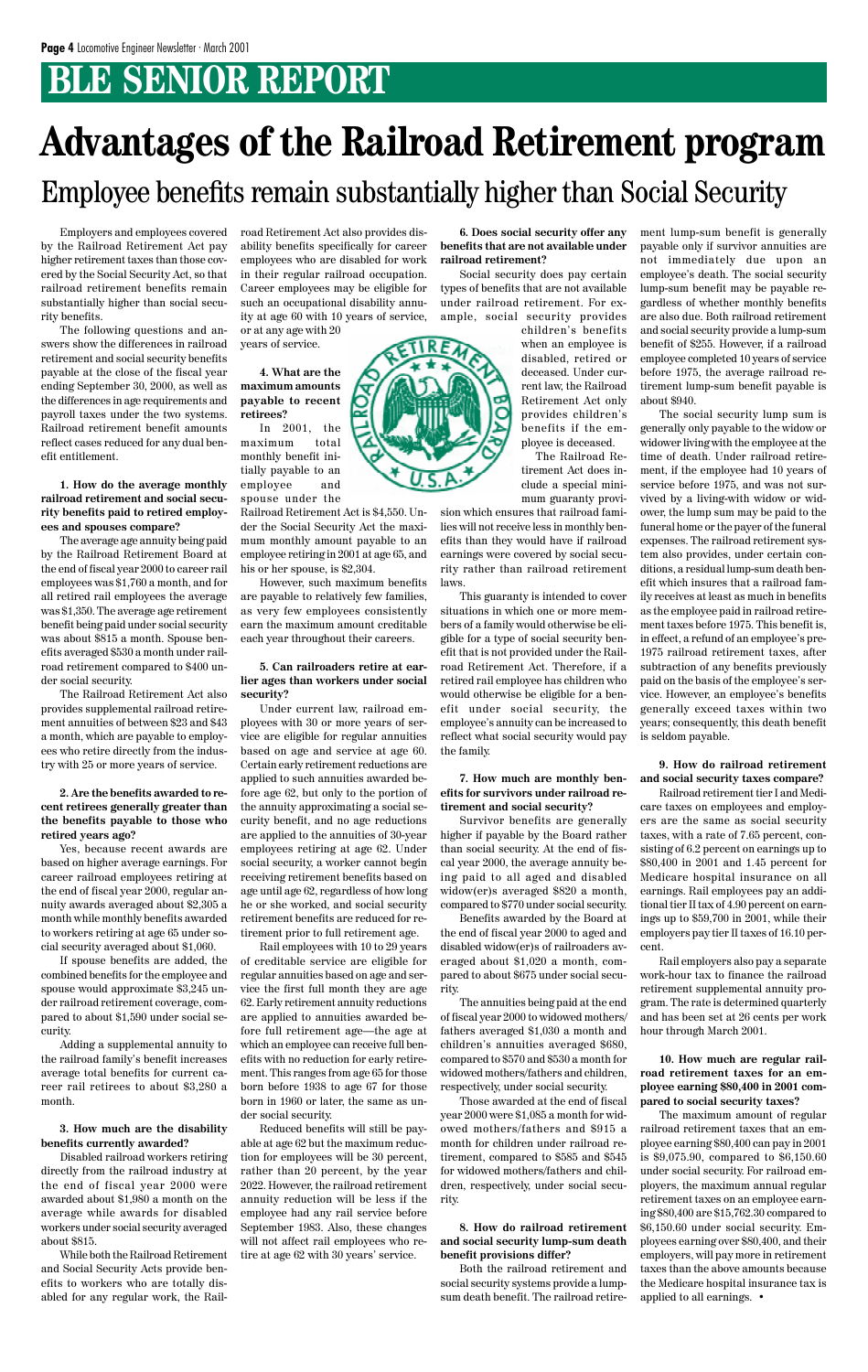# **BLE SENIOR REPORT**

Every three years, the Railroad Retirement Board's Chief Actuary conducts a study of the longevity of its annuitants, as part of a valuation of future revenues and benefit payments. The following questions and answers summarize the results of the most recent longevity study.

**1. What were the study's finding on the life expectancy of retired male railroaders?**

The most recent data reflected a continued improvement in longevity. Using data through 1997, the study indicated that, on the average, a male railroader retiring at age 60 can be expected to live another 19.8 years, or approximately 238 months. Studies done three, six and nine years

ago indicated life expectancies of 19.5, 19.1 and 18.6 years, respectively, for this category of beneficiary.

The study also indicated that a male railroader retiring at age 62 can be expected to live another 18.2 years (approximately 218 months), while the previous three studies indicated life expectancies of 17.9, 17.5 and 17.0 years, respectively.

A male railroader retiring at age 65 can be expected to live another 15.8 years (approximately 190 months). The previous studies indicated life expectancies of 15.5, 15.2 and 14.8 years, respectively, for this category of beneficiary.

**2. How did these life expectancy figures compare to those of disabled annuitants?**

# **Railroad Retirement beneficiaries living longer**

As would be expected, disabled annuitants have a shorter average life expectancy, but the difference decreases with age. At age 60, a disabled railroader has an average life expectancy of 14.9 years, or 4.9 years less than a nondisabled male annuitant of the same age; at age 65, a disabled annuitant has an average life expectancy of 3.6 years less than a nondisabled 65 year-old annuitant; and at age 70 the difference is only 2.6 years.

#### **3. Are women still living longer than men?**

In general, women still live longer than men. This is shown both in the Board's life expectancy studies of male and female annuitants and by other studies of the general United States population.

For example, at age 60 a retired female railroader is expected on the average to live 23.9 years, 4.1 years longer than a retired male railroader of the same age; and at age 65, a retired female railroader is expected on the average to live 19.6 years, 3.8 years longer than her male counterpart. Spouses and widows age 65 have average life expectancies of 19.9 years and 18.3 years, respectively.

#### **4. Can individuals use life expectancy figures to predict how long they will live?**

Life expectancy figures are averages for large groups of people. Any particular individual's lifetime may be much longer or shorter than the life expectancy of his or her age and group.

According to the study, from a group of 1,000 retired male employees at age 65, 898 will live at least 5 years, 739 at least 10 years, 536 at least 15 years, and 319 at least 20 years. Of female age annuitants at age 65, 504 will be alive 20 years later.

**5. How do the life expectancies of railroad retirement annuitants compare with those of the general population?**

While exact data were not available for direct comparison, data available to the Railroad Retirement Board did not indicate significant differences.

The entire longevity study can be obtained by going to the Board's Web site at www.rrb.gov and clicking on "Statistical Information." •

The U.S. Railroad Retirement Board will offer free informational conferences throughout the 2001 calendar year.

The conferences will be held at different locations throughout the United States in an effort to reach as many Railroad Retirement beneficiaries as possible. It is highly recommended that recent retirees, or those planning to retire in the near future, attend one or more of these informational conferences to learn as much as possible about their Railroad Retirement benefits.

The Board sometimes adds dates and locations to its agenda, and these changes will be published in future issues of the *Locomotive Engineer Newsletter*.

Registration for all informational conferences begins at 8 a.m., with the program beginning promptly at 8:30 a.m. and ending at 12:30 p.m.

What follows are the informational conferences that the Railroad Retirement Board has scheduled for 2001.

**March 30 • Baltimore, Md.** Pikesville Hilton Inn, 1726 Reisterstown Rd., Exit 20 from I-695 (East to Pikesville)

**April 4 • Roanoke, Va.** Holiday Inn-Tanglewood, 4468 Starkey Road S.W.

> **April 5 • Baldwin, N.Y.** The Coral House, 70 Milburn Ave.

**April 6 • Williamsburg, Va.** Ramada Inn-Historic Area, 500 Merrimac Trail

**April 6 • New York, New York** The New York Helmsley Hotel, Turtle Bay Room, 212 East 42nd St. (between 2nd and 3rd Aves.)

**April 19 • Omaha, Neb.** Crowne Plaza, Old Mill, 655 N. 108 Ave.

> **April 20 • Nashville, Tenn.** Drury Inn, 341 Harding Place

**April 20 • West Des Moines, Iowa** Hampton Inn, 7060 Lake Drive

**April 20 • Romulus, Mich.** Ramada Inn, 8270 Merriman Rd., I-94 Exit 198 at Metro Airport

**April 27 • Salt Lake City, Utah** Holiday Inn-Airport, 1659 West North Temple

**April 27 • East Hanover, N.J.** Ramada Inn Hotel and Conference Center, 130 Route 10 West

**May 4 • Birmingham, Ala.** Medical Forum Building, 950 22nd Street, N.

**May 4 • Altoona, Pa.** Ramada Inn Altoona, Ballroom C, 1 Sheraton Dr., Plan Road exit

**May 11 • Little Rock, Ark.** Embassy Suites, 11301 Financial Centre Parkway

**May 11 • Littleton, Colo.** Lone Tree Golf Club and Hotel, 9808 Sunningdale

Blvd.

**May 11 • Wickliffe, Ohio** Holiday Inn — Northeast, 28600 Ridgehills Dr.

**May 17 • Eagan, Minn.** Yankee Square Inn, 3450 Washington Dr.

**May 18 • Atlanta, Ga.** Holiday Inn, 1810 Howell Mill Rd.

> **May 18 • Fargo, N.D.** Kelly Inn, 3800 Main Ave.

**May 23 • Fairview Heights, Ill.** Ramada Inn-Fairview Heights, I-64 & Route 159

**June 8 • Tempe, Ariz.** Embassy Suites, 4400 S. Rural Rd. (I-60 & Rural Rd.)

> **June 22 • Duluth, Minn.** Holiday Inn, 200 W. First St.

**September 14 • Sacramento, Calif.** Radisson Hotel, Highway 160 at Canterbury Rd., 500 Leisure Lane

**September 21 • Renton, Wash.** Holiday Inn at Renton, 1 South Grady Way

**September 21 • Portland, Ore.** Hilton Garden Inn Portland Airport, 12048 N.E. Airport Way

**October 12 • Houston, Texas** University Hilton Hotel, 4800 Calhoun Rd.

**October 19 • Ft. Worth, Texas** Holiday Inn South, 100 Alta Mesa East Blvd.

> **October 26 • Huntington, W.Va.** Radisson Hotel, 1001 3rd Ave.

**November 2, Louisville, Ky.** Executive Inn, 978 Phillips Lane

**November 9 • Metairie, La.** Holiday Inn Metairie, 3400 I-10 & Causeway Blvd.

**November 9 • Wichita, Kan.** Holiday Inn Select, Pecan Room, 549 S. Rock Rd. (Kellogg & Rock Rd.)

**November 16 • Charlotte, N.C.** Sheraton Hotel Airport, 3315 S. I-85 & Billy Graham Parkway

**December 7 • Jacksonville, Fla.** Baymeadows Holiday Inn, 9150 Baymeadows Rd.

# Railroad Retirement Board Informational Conferences for 2001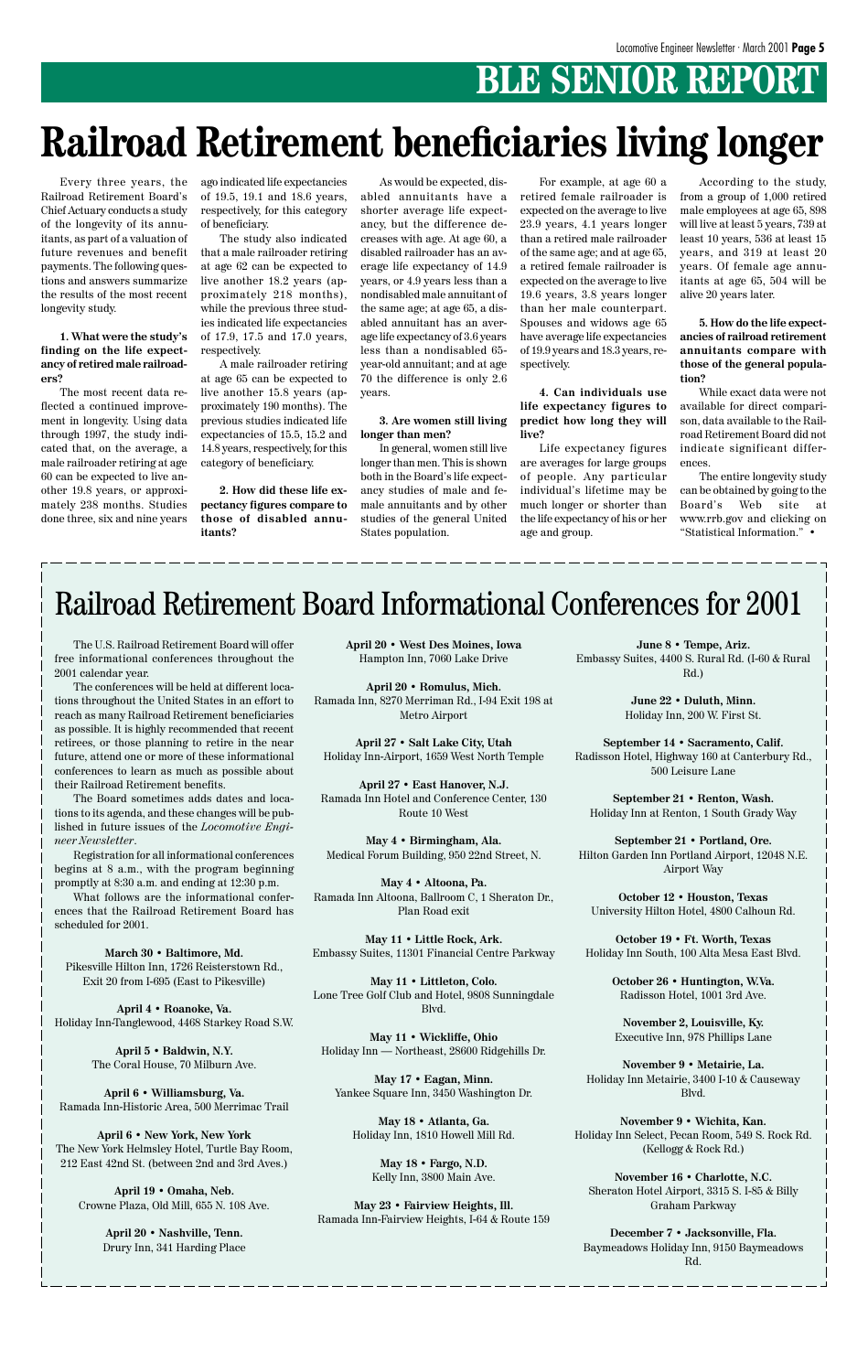# *B* NEWS

As part of its continuing effort to improve the safety of its members, the Brotherhood of Locomotive Engineers is currently working to raise the protective standards of glass in locomotive cabs.

The current standard can be found in Part 223 Title 49 of the Code of Federal Regulations; however, it has not been updated in years and needs to be substantially improved for the safety of train crews. It is especially relevant in passenger service today, considering the increased speeds of trains such as Amtrak's Acela Express, which can reach speeds of 150 mph.

Therefore, the BLE is asking its members to provide information regarding incidents they have had with broken windows in locomotive cabs, which will be used to show the Federal Railroad Administration that a stricter glass standard is necessary.

The BLE is seeking to establish a database of incidents where some sort of projectile has penetrated or caused spall in a window of a locomotive cab (freight or passenger), cab car, or passenger coach. An injury does not have to be associated with the incident.

Spall is a major problem associated with windows in locomotive cabs. Spall is when a window (glazing) is hit on one side by an object, and the glass on the other side splinters into tiny pieces. The resulting splinters of glass can penetrate the eyes and skin of railroad employees.

With this in mind, current BLE

members who have encountered spall or other forms of broken glass while performing their daily work duties are asked to document the unsafe condition

by using the form below.

In addition, since the glass standard has been on the books for so many years, the BLE asks that retired members fill out the form as well.

Completed forms and additional documentation should be mailed to the BLE's National Legislative Office at the address provided below. •

# **BLE gathering data on unsafe windows**

### New Mexico State Legislative Board



Members of the BLE's New Mexico State Legislative Board at their annual meeting in Albuquerque, N.M. From left: NMSLB Secretary-Treasurer Louis Zimmerman, BLE Division 791 (Belen, N.M.); NMSLB Chairman Bruce Yates, Division 446 (Gallup, N.M.); Mike Lee, BLE Division 811 (Clovis, N.M.); and Barnie Botone, BLE Division 400 (Albuquerque, N.M.). Not pictured is Wayne Smith of BLE Division 15 (Albuquerque, N.M.). All men also serve as Legislative Representatives of their respective divisions.

Members of the Board discussed a number of important state and national legislative issues facing the BLE this year, such as the Railroad Retirement and Survivors' Improvement Act of 2001. They also discussed their bylaws and set their agenda for 2001.

On February 26, the U.S. Supreme Court declined to hear a case involving a \$45.5 million fine levied against the Allied Pilots Association as a result of a sickout held against American Airlines.

In denying certiorari, the court rejected an appeal by the Allied Pilots Association, representing American's 10,500 pilots, and its president, Rich LaVoy, and vice president, Brian Mayhew, at the time of the sickout.

The award was assessed because the union was found to have ignored a federal judge's order to cease a February 1999 pilot sickout that was ruled illegal.

The 10-day sickout canceled nearly 6,700 flights and cost the airline more than \$225 million. Pilots launched the labor disruption to protest American's acquisition of smaller Reno Air, whose lower-paid pilots were seen by the union as a threat to job security.

The amount of the award was intended to reflect the cost to American between the judge's issuance of the order to cease the action and the actual end of the sickout. A U.S. appeals court based in New Orleans upheld the award in September.

The union appealed to the Supreme Court, saying such a civil contempt case

involving a complex injunction, disputed factual issues and a serious sanction should be decided in accordance with basic due process principles, and not through the expedited procedures of a summary nature. But the justices sided with the airline, declining to review the case.

"We are disappointed, of course, but this decision was not unexpected," the union said in a statement. "On a daily basis, your union continues to operate and is attending to matters that are vital to the entire membership."

With this judgment, other unions that operate under the Railway Labor Act maybe subject to contempt fines if disputes are found to minor grievances instead of major.

"This case sets a disturbing precedent for all labor organizations under the Railway Labor Act," said BLE President Ed Dubroski. "If conservative courts begin levying large judgments against unions and their officers, union activism may spiral downward. There are few officers and unions who could afford such a costly judgment."

In the APA-American case, the rank-and-file membership may be liable for whatever portion of the \$45 million judgment that the parent union lacks the funds to pay. •

### Supreme Court upholds \$45 million fine against airline pilots union over 'sickout'

Additional comments can be submitted on separate sheets of paper along with this report. Include photographs, if available. Return this report, along with all corresponding documentation to:



**Mr. Leroy D. Jones BLE Vice-President & National Legislative Representative 10 G St N.E., Suite 480 Washington, DC 20002**



| Name:<br><b>BLE Division:</b>                                                                                                                                                                                                                                                   | Location of broken window, locomotive/cab car/ coach cars<br>(front, engineer's side, conductor's side): | which a piece of glass is struck by a projectile): |
|---------------------------------------------------------------------------------------------------------------------------------------------------------------------------------------------------------------------------------------------------------------------------------|----------------------------------------------------------------------------------------------------------|----------------------------------------------------|
| Railroad:                                                                                                                                                                                                                                                                       |                                                                                                          | Injuries: ____________                             |
| Phone: The contract of the contract of the contract of the contract of the contract of the contract of the contract of the contract of the contract of the contract of the contract of the contract of the contract of the con<br>Date and Railroad on which incident occurred: | Cause of breakage (rock, bottle, bullet, animal, other), if<br>other, please explain):                   | How severe (explain):                              |
| Passenger or Freight:                                                                                                                                                                                                                                                           |                                                                                                          | Was the injured person a member of the crew or a   |
| Was lead unit involved:                                                                                                                                                                                                                                                         | Did object penetrate window:                                                                             | passenger:                                         |
| Identifying number(s) of the locomotive/cab car/ coach                                                                                                                                                                                                                          | Was there spall associated with the incident (spall describes                                            | Was the incident reported:                         |
| with broken window:                                                                                                                                                                                                                                                             | chips and slivers of glass that come off the opposite from                                               | To whom:                                           |

#### **Brotherhood of Locomotive Engineers Windshield/Window Breakage Report**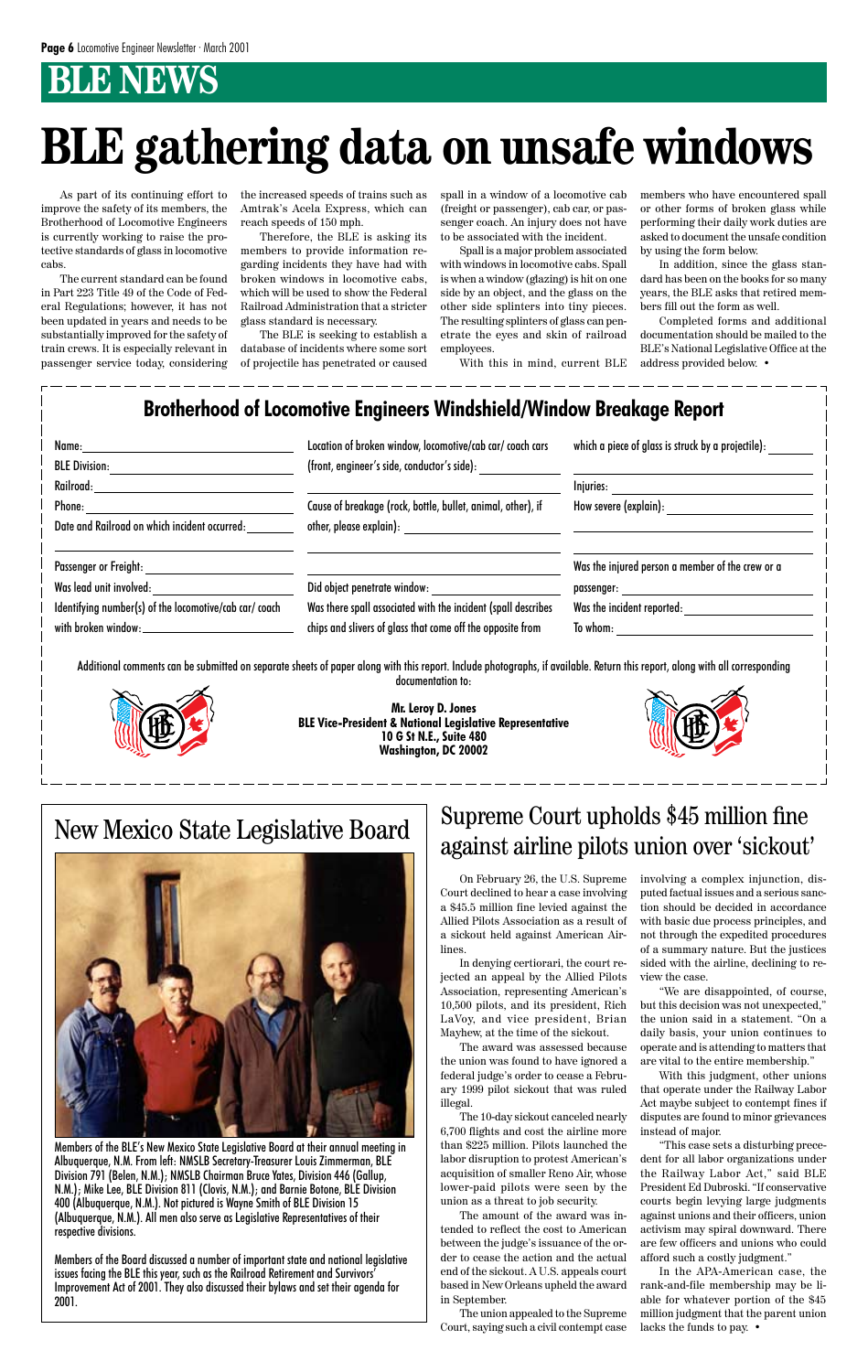# **BLE NEWS**

The Brotherhood of Locomotive Engineers expressed disappointment with the Federal Railroad Administration's safety advisory regarding "recommended minimal guidelines" for the operation of remote control locomotives.

The safety advisory was published in the Federal Register on February 14, but contains only "recommended" guidelines, which are unenforceable in the protection of worker safety. In November 2000, the BLE petitioned the FRA to initiate a rulemaking process, which would lead to an enforceable regulation.

"With remote control operations in the early stages of use in the railroad industry, the FRA is in danger of letting down workers and the general public by not regulating this unproven and highly suspect technology," BLE International President Edward Dubroski said.

### BLE disappointed with unenforceable FRA remote control safety advisory

President Dubroski said the government agency must take further steps to regulate this questionable technology.

"The safety advisory alone is not enough to protect rail workers from the potential hazards associated with remote control technology," the BLE President said.

In November 2000, President Dubroski stressed the need for a regulation to strictly govern the use of remote control locomotives.

"(A) regulation, properly written, will ensure that RCL will be used safely, provide a degree of consistency in RCL equipment, and permit FRA to meet its statutory obligation to railroad employees and the public through proper approval, testing, inspection, repair and reporting," Dubroski wrote in a petition to the FRA for a remote control rulemaking.

Dubroski noted that a runaway remote control locomotive derailed on the Union Pacific mainline near Blair, Neb., in December. Such an accident could have had catastrophic results and shows the unreliable nature of the remote control devices.

In an effort to further document the danger of such operations, the BLE is collecting data from its members regarding unsafe conditions and/or accidents they have encountered while working with remote control locomotives.

Members should send such information to the BLE's National Legislative Office, 10 G Street NE, Suite 480, Washington DC 20002, or via the e-mail at: <bledc@aol.com>.

The FRA's safety advisory is available on the BLE website as a PDF file:

http://www.ble.org/pr/pdf/fedsaf.pdf •

# **Remote control advisory misses the mark**

WASHINGTON, March 8 — Congressman Jack Quinn (R-NY) has been named Chairman of the House Transportation and Infrastructure Subcommittee on Railroads by committee Chairman Don Young (R-AK).

In the Senate, Senator Gordon Smith (R-OR) was named chairman of the Senate Commerce Committee's Surface Transportation Committee.

"I'm both pleased and excited that Congressman Quinn will serve as Chairman of the Railroad Subcommittee in the 107th Congress," said BLE President Edward Dubroski, "not only because he is the sone of a locomotive engineer, but because of his proven leadership on rail issues.

"One example of Congressman Quinn's interest in rail issues is his long-standing concern for the welfare of widows of railroad workers, and his untiring efforts to have labor and management provide needed relief, which we expect to be enacted into law this year. The BLE has been proud to endorse Jack Quinn's reelection efforts throughout the 1990s, and we eagerly look forward to working with him in the new Congress." •

#### Quinn to chair House's Railroad Subcommittee

LOS ANGELES, March 7 — Hoping to capitalize on dissatisfaction with the congestion that plagues California's highways and airports, Amtrak unveiled a \$10.1-billion high-speed-rail plan.

The plan calls for curves in tracks to be straightened, signals modernized, new sidings added and tunnels drilled beneath some cities.

All this would be done to boost speed, with top speeds jumping from the current 79 mph in most places to 90 mph, 110 mph and 125 mph. •

TORONTO, February 14 — Canadian Pacific Ltd., which helped create modern Canada with a national railway connecting East with West, said it intends to divide itself into five separate companies, all of which will be publicly traded.

Chairman David O'Brien

#### CP breakup fuels rail merger talks

LONDON, March 7 — Britain's troubled rail industry was cleared of blame for a fatal train crash in northern England that occurred on March

1. A government report said the collision was beyond the control of either of the train drivers involved.

Ten people were killed in the March 1 crash, including both locomotive drivers, when a Land Rover towing a trailer ploughed off the motorway near Selby in Yorkshire.

Both locomotive drivers were members of the Associated Society of Locomotive Engineers and Firemen, the BLE's sister organization in the U.K.

The government report added that there was no evidence that there were any errors by the railways staff or faults with either the signaling equipment, trains or track involved.

#### Ten killed in U.K. rail collision

#### Amtrak unveils high speed plan for California

also announced he will step down after the restructuring is completed in the fall of 2001.

O'Brien acknowledged that CP Rail has played an important role in Canada's history. However, it will be up to shareholders and the federal government to decide whether an independent CP Rail or the other companies remain Canadian-owned. There are currently no laws preventing the sale of CP Rail to a foreign company, he said.

Speculation by transportation analysts was that CP Rail, one of the smallest of the major railroads remaining in North America, would be ripe for plucking by one of the others. Union Pacific, a longtime ally, is commonly mentioned as a potential suitor, as is Canadian National. •

The findings, though expected, were a rare piece of good news for an industry under heavy fire for a series of rail crashes. The most recent crash was the fourth fatal rail accident in three and a half years, and the British rail industry as a whole has been accused of putting profit before safety. •

### **NEWS BRIEFS**

drugs, 20% for name-brand drugs that are on a formulary list, and 40% for name-brand drugs that are not on a formulary list.

"This is a demand for a huge give-back, and is completely unacceptable," said Dubroski. "Rail Labor is united in fighting this major concession."

"Local track" negotiations also continue on the various individual Class I railroads between the general committees of adjustment and labor relations officers on each respective property. •

#### Contract Negotiations

#### Continued from Page 1

# **BLE rallies with U.S. steelworkers**



BLE President Ed Dubroski is interviewed by a local Cleveland television station during the BLE's rally with members of the United

Steelworkers of America on February 27 in downtown Cleveland.

Officers, members, employees and staff of the BLE's International Division in Cleveland participated in a solidarity rally with members of the United Steelworkers of America on February 27 in an effort to help save the LTV Steel plant in Cleveland and thousands of Steelworker jobs throughout the U.S.

The USWA members were seeking one million signatures to bring to Congress in a show



### Little retires; Boyd new UTU leader

CLEVELAND, February 6 — Byron A. Boyd Jr. has replaced Charles L. Little as international president of the United Transportation Union in the wake of Little's unexpected resignation and retirement.

Little attributed his decision to resign and retire to health considerations. Under a provision of the UTU Constitution, a retiring International President is replaced by the union's second-in-command, the Assistant President. Boyd, 54, has held the UTU's No. 2 position since 1995. •

of public support for the Steel Revitalization Act of 2001.

Designed to prevent the threatened collapse of the U.S. steel industry from an unprecedented surge of imports, the act paves the way for vitally needed industry consolidation that will enable domestic steel companies to effectively compete in the global market.

The BLE representatives signed the USWA petition and helped gather signatures. •